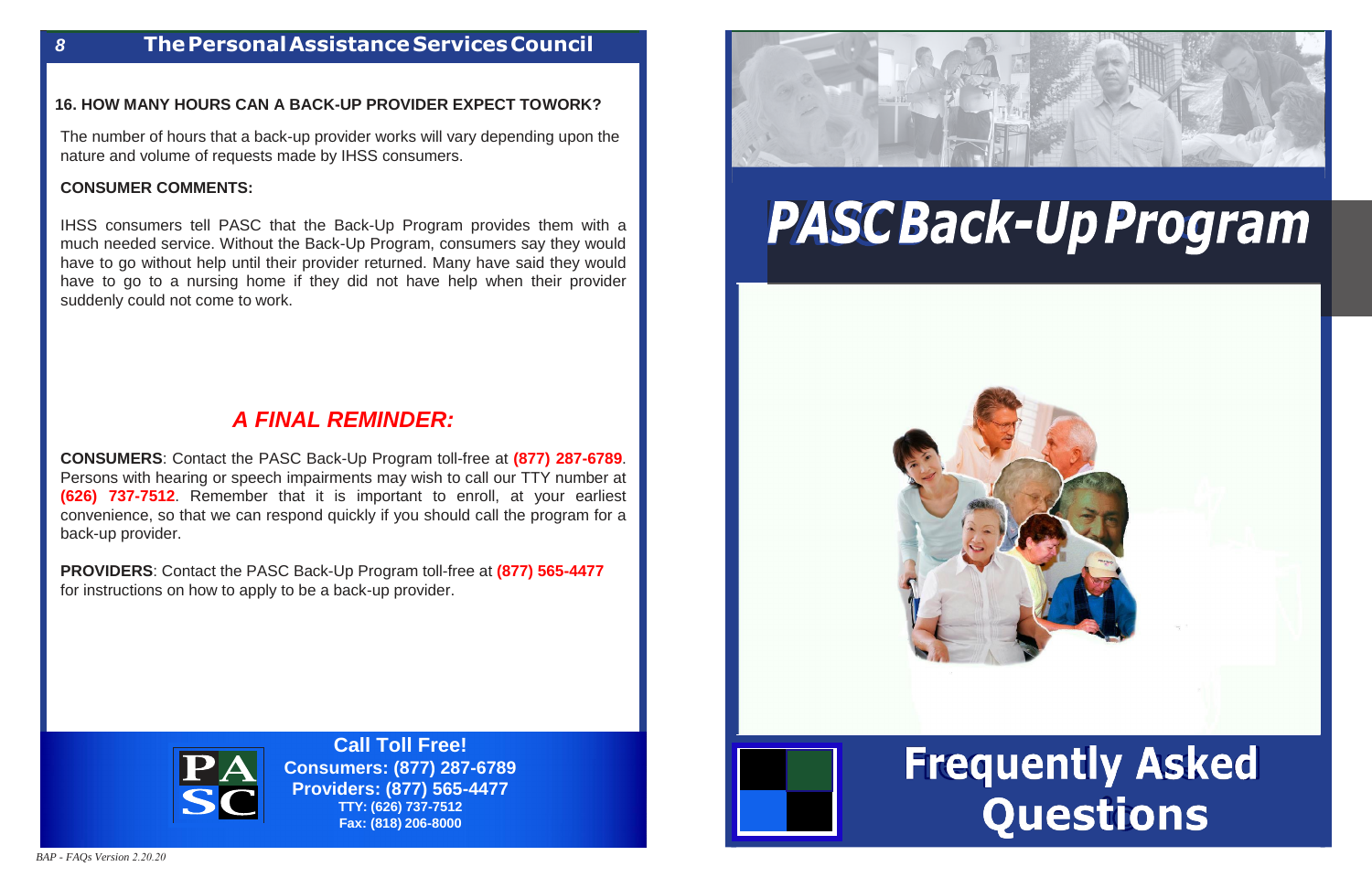

The Back-Up Program is a program designed to refer replacement homecare providers to eligible IHSS consumers when they have an urgent yet temporary need for back-up support. When their regular IHSS worker cannot work due to an unforeseen or unplanned event, and their usual

### **THE BACK-UP PROGRAM: FREQUENTLY ASKED QUESTIONS**

#### **1. WHAT IS THE BACK-UP PROGRAM?**

State of California Department of Justice Criminal Background Investigation. In addition, applicants must have had experience and/or training in assisting persons with disabilities, or participate in PASC's special training program for back-up providers. All new workers must attend an orientation that informs them about the policies, procedures, and expectations.

*For all applicants who want to work as a back-up provider:*

All persons who want to work as back-up providers will be asked to list the days and times when they will be available to work on short notice, and to indicate the areas of Los Angeles County where they are willing to provide back-up provider services.

substitute providers are not available, consumers can simply call the Back-Up Program, toll-free, to request a referral of a back-up provider.

The goal of this program is to lower the risk to the health and safety of IHSS consumers with severe disabilities when they cannot locate someone to help them in their homes.

#### **14. CAN A REGULAR IHSS WORKER SERVE AS A BACK-UP PROVIDER?**

Eligible IHSS consumers can call the Back-Up Program for a referral Monday through Friday, between 8 AM and 5 PM. When you call, PASC staff will talk to you about your request. If you call after 5 PM and before 8 AM, or on the weekend, your message will be taken by an answering service. Please bear in mind that it takes time to process requests, so call PASC as soon as you know that you have an urgent need for a Back-Up Provider.

Providers who are already serving IHSS clients, and wish to take on additional work, can apply to serve as back-up providers during times outside of the hours when they are working for their regular consumers. However, an important goal of the Back-Up Program is to avoid utilizing those persons already providing many hours of critical services to IHSS consumers who require a great deal of assistance in their homes.

#### **2. WHICH CONSUMERS ARE ELIGIBLE TO USE THIS PROGRAM?**

The Back-Up Program serves those IHSS consumers who are most in need of a replacement provider, based on their high need for personal care, such as assistance with bathing, eating, going to the toilet, dressing, and walking. To be eligible for the Back-Up Program, you need to be authorized by the Department of Public Social Services (DPSS) to receive at least **25** hours per week of personal care services, as a part of your total IHSS hours per month.

The Back-Up Program also recruits qualified individuals from other groups of healthcare providers who are not currently working for consumers in the IHSS Program. The goal of this recruitment effort is to expand the worker pool, so adequate numbers of providers are available to serve consumers who call the Back-Up Program.

#### **15. WHAT DOES THE PROGRAM PAY A BACK-UPPROVIDER?**

Individuals who serve as back-up providers are paid \$16.80 per hour of service, compared to \$13.80 per hour that is currently paid in the regular IHSS program. This higher hourly wage is paid to back-up providers in consideration of the extra effort required to respond promptly, and on short notice, for a referral to a new consumer in an unfamiliar location.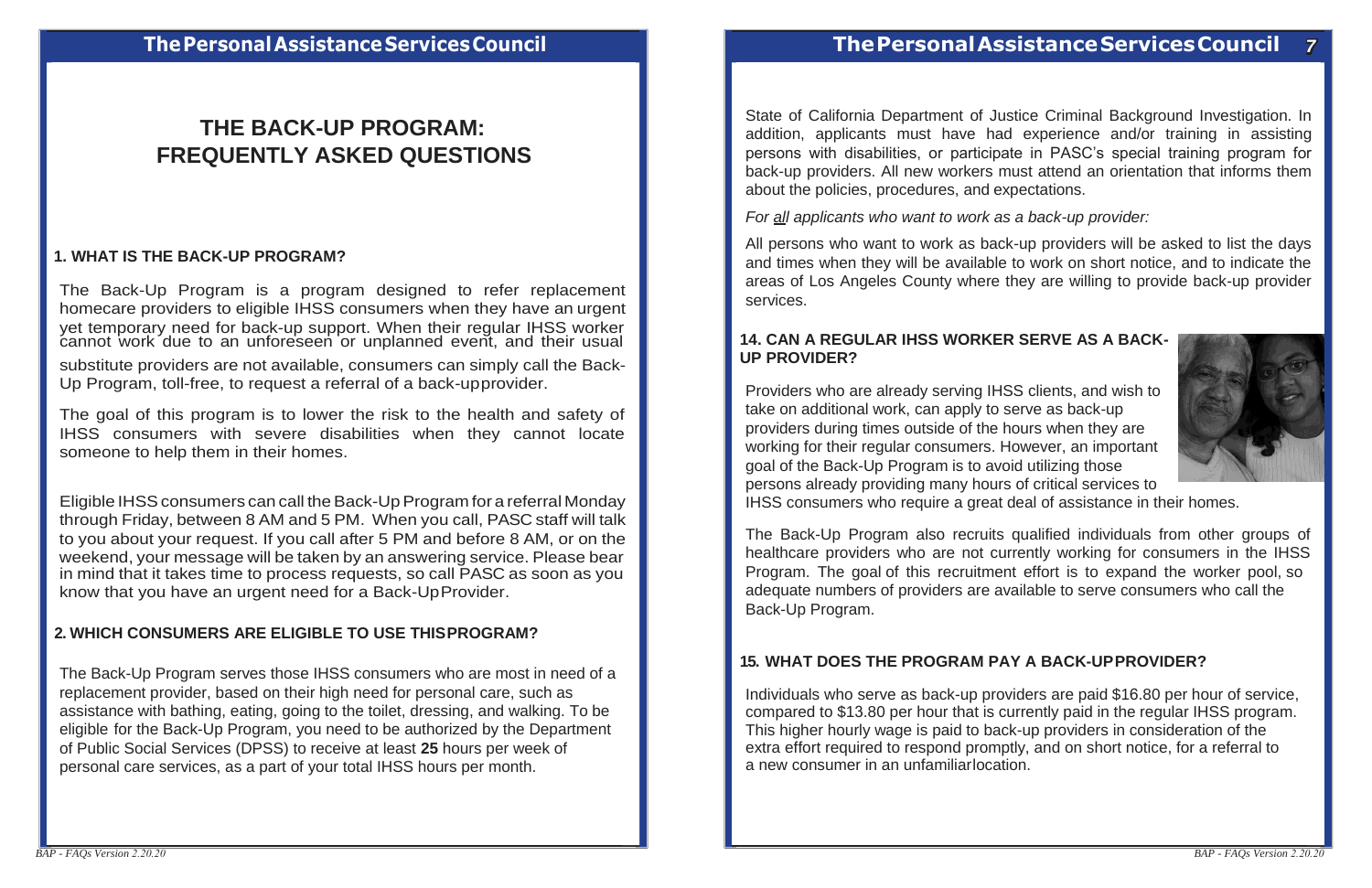

#### *6* **The Personal Assistance Services Council**

• Together with the Back-up provider, complete, date, and sign the Recipient Request for Assignment of Authorized Hours to Providers (SOC 838) form.

If you have any problems, please call the Back-Up Program toll-free at **(877)287-6789**. Please BE SURE YOU CALL if:

The completed SOC 426A and SOC 838 must be sent to IHSS Headquarters for processing. You may ask one of our Registry Specialists for the address.

#### **12. WHAT CAN CONSUMERS DO IF THEY HAVE PROBLEMS WITH THE BACK-UP PROVIDER?**

- (a) The back-up provider does not arrive as scheduled..
- (b) You choose not to use the back-up provider, or want help finding another provider.
- (c) You are dissatisfied with the back-up provider or with the work he or she does in your home.

#### **13. HOW DOES AN INDIVIDUAL APPLY TO WORK AS A**

#### **BACK-UP PROVIDER?**

To apply to become a Back-Up Provider, call the Back-Up Program at **(877) 565-4477**.

#### *Requirements for applicants who have already joined the PASC Registry:*

contact the Back-Up Program as soon as possible to complete the enrollment process.

IHSS providers who are already signed up on the PASC Homecare Registry must meet the requirements of the Back-Up Program before they can serve as backup providers. They must be willing to participate in a special training program, if needed. In addition, they must attend PASC's special orientation session or meeting for back-up providers. These applicants will not be required to undergo another criminal background check.

#### *Requirements for applicants who have not yet joined the PASC Registry:*

Persons who want to apply for the Back-Up Program, but have not yet signed up with the PASC Homecare Registry, must fill out an application, and meet all the requirements for joining the PASC Homecare Registry, including clearing a

## **Please keep this pamphlet for future reference!**

#### **The Personal Assistance Services Council** *3*

#### **3. WHEN SHOULD ELIGIBLE IHSS CONSUMERS ENROLL IN THIS PROGRAM?**

Please enroll in the Back-Up Program BEFORE you have an immediate need for a back-up provider. If you enroll early, the Back-Up Program will have the information needed to assist you when you DO require a back-up provider.

If you have received a letter stating that you are eligible for the Back-Up Program, you should

The enrollment process is easy, and requires

that you fill out only one enrollment packet to register for the Program. Enrollment is free and does not obligate you to use the program.

**It is very important that all eligible consumers enroll in the Back-Up Program at the earliest opportunity. Call (877)287-6789 toll-free to enroll or ask further questions about this program.**

#### **4. HOW DO ELIGIBLE CONSUMERS REQUEST A BACK-UP PROVIDER WHEN THEY NEED ONE?**

To request a referral, you must call the PASC Back-Up Program directly at **(877) 287-6789**. When you call, you will need to specify the dates and times that services are required, and provide other information, as needed, to help Back-Up Program staff arrange a suitable referral for you.

**If you are unable to call the Back-Up Program on your own, you can ask a friend, family member, or another person to call the Back-Up Program on your behalf.**

#### **5. WHAT QUALIFICATIONS WILL THE BACK-UP PROVIDERS HAVE?**

Back-up providers have had experience and training assisting people with disabilities, and have attended an orientation session to inform them about the Back-Up Program and its policies, procedures, and expectations.